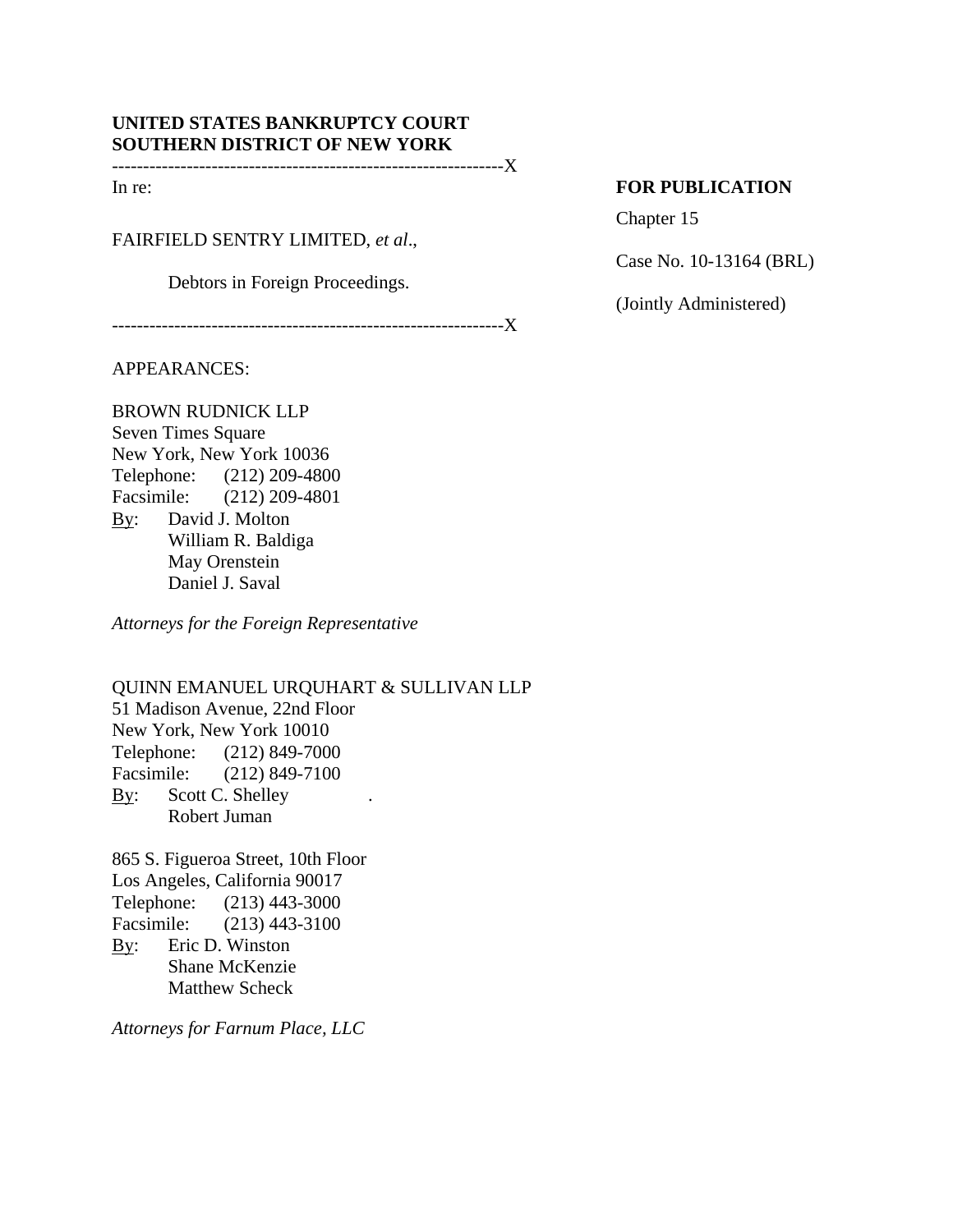Before: Hon. Burton R. Lifland United States Bankruptcy Judge

# **MEMORANDUM DECISION AND ORDER DENYING RELIEF REQUESTED IN THE FOREIGN REPRESENTATIVE'S APPLICATION FOR CONSIDERATION OF SIPA CLAIM ASSIGNMENT TRANSACTION CONTEMPLATED BY TRADE CONFIRMATION PURSUANT TO SECTIONS 105(a), 363(b), 1507(a), 1520(a)(2) AND 1521(a) OF THE CODE**

This is a pure and simple case of seller's remorse. A Chapter 15 foreign representative sold his Madoff SIPA<sup>1</sup> claim to the buyer, Farnum Place, LLC ("Farnum")<sup>2</sup> in an arms-length transaction following months of good faith negotiations (the "SIPA Claim Sale" or "Sale"). Unrelatedly, three days later, the Trustee administering the Madoff estate executed a multibillion dollar settlement, significantly bolstering the value of this SIPA claim. Disheartened by his bad luck, the foreign representative scrambled to undo the Sale by any means necessary. He turned first to the Eastern Caribbean Supreme Court in the High Court of Justice, Commercial Division, of the British Virgin Islands (the "BVI Court"), which is overseeing the liquidation of Fairfield Sentry Limited ("Fairfield Sentry" or "Sentry"), one of the debtors<sup>3</sup> in the abovecaptioned Chapter 15 case. Consequently, the BVI Court held an in-depth, three-day, evidentiary hearing involving the testimony of multiple witnesses and experts, and ultimately found that the Sale is valid. The allowed SIPA claim is presently \$230 million.

The foreign representative now turns to this Court in another attempt to undo the transaction. The instant application (the "Application")<sup>4</sup> of Kenneth Krys, the foreign

<sup>&</sup>lt;sup>1</sup> Securities Investor Protection Act [hereinafter "SIPA"].

<sup>&</sup>lt;sup>2</sup> Farnum is a special purpose entity created and owned by The Baupost Group LLC, which is a hedge fund with approximately \$20 billion in assets under management and experience in acquisitions of distressed debt.

 $3$  The other two debtors in the above-captioned case are Fairfield Sentry's two sister funds, Fairfield Sigma Limited ("Sigma") and Fairfield Lambda Limited ("Lambda," and together with Sentry and Sigma, the "Chapter 15 Debtors" or the "Debtors").

<sup>&</sup>lt;sup>4</sup> Memorandum of Law In Support of Foreign Representative's Application, Pursuant To 11 U.S.C. §§ 105(A), 363, 1507(A), 1520(A)(2) And 1521(A), For Consideration of SIPA Claim Assignment Transaction Contemplated By Trade Confirmation (Dkt. No. 593).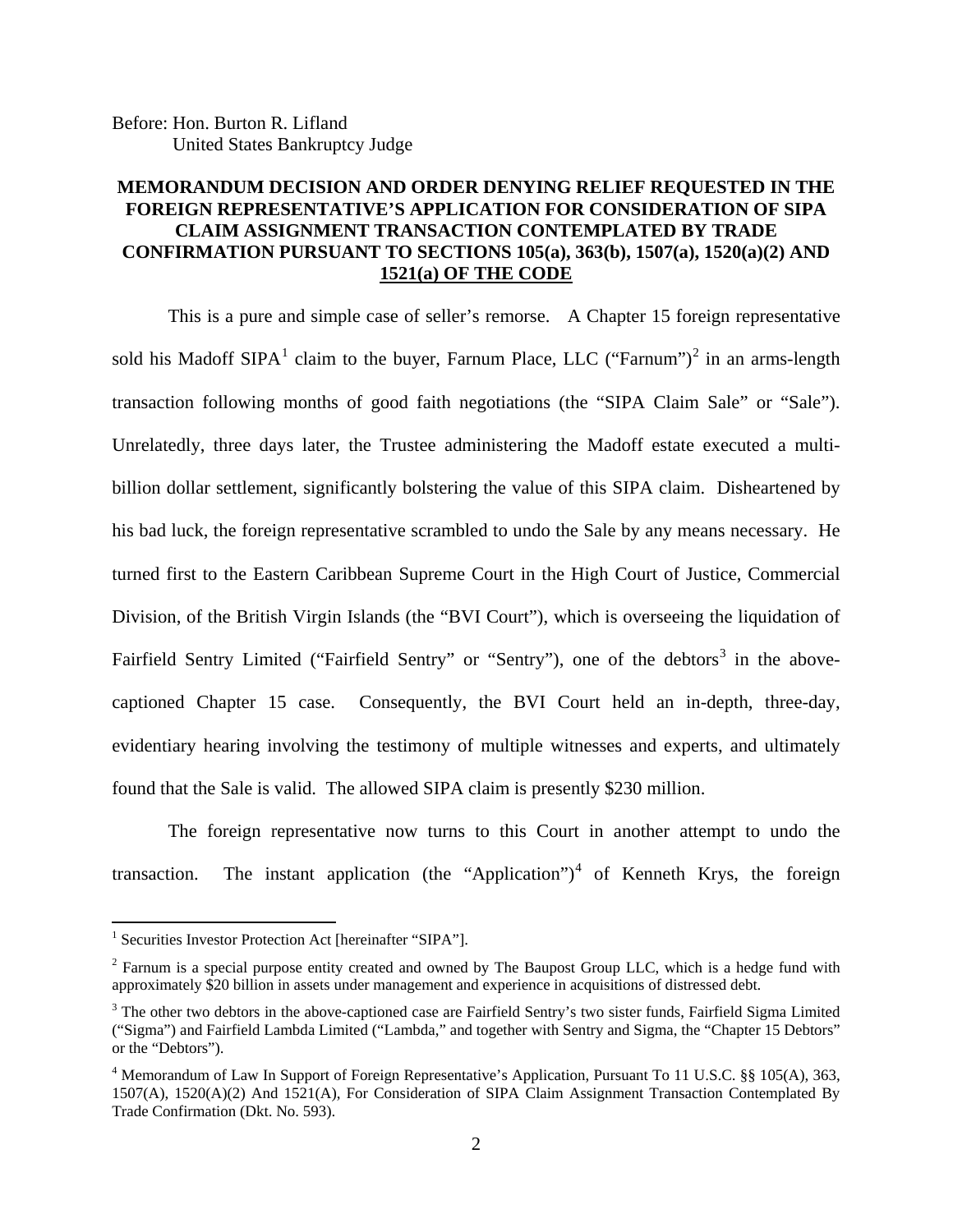representative (together with his predecessors,  $5$  the "Foreign Representative" or "BVI Liquidator") of Fairfield Sentry seeks the disapproval of this Sale pursuant to sections 105(a), 363(b), 1507(a), 1520(a)(2) and 1521(a) of the United States Bankruptcy Code (the "Code"), asserting domestic Code section 363 concepts (best interests of the estate). However, conducting a plenary section 363 review, as urged by the Foreign Representative, is not warranted under the present circumstances because the Sale does not involve the transfer of an interest in property within the United States, as statutorily mandated by Chapter 15. Moreover, accepting such assertions would contravene the origins of Chapter 15 and the critical concept of comity embedded therein. Indeed, this Court has no further meaningful interest in the disposition of the SIPA claim, which lies at the heart of the instant Application.

Accordingly, the Foreign Representative's attempts to persuade this Court to disapprove the Sale, the *bona fides* of which are untainted by the slightest hint of fraud or foul play, are simply unavailing. The Foreign Representative challenged the validity of the Sale before his home court in the BVI and lost. His Hail Mary, last-ditch effort to renew that challenge before this Court is without any basis and is therefore DENIED.

### **BACKGROUND**

### **1. BVI Liquidation and Recognition**

 $\overline{a}$ 

Fairfield Sentry was established for the purpose of allowing mainly non-U.S. persons and certain tax-exempt United States entities to invest with Bernard L. Madoff Investment Securities ("BLMIS"). *See In re Fairfield Sentry Ltd.*, 440 B.R. 60, 62 (Bankr. S.D.N.Y. 2010). It was a customer of and feeder fund to BLMIS, where it invested 95% of its assets, *see id.*, and maintained four direct customer accounts (nos. 1FN012, 1FN045, 1FN069, and 1FN070),

<sup>&</sup>lt;sup>5</sup> Christopher Stride, the former BVI Liquidator of Fairfield Sentry, resigned in September 2010 and was replaced by Joanna Lau, who later resigned in November 2011.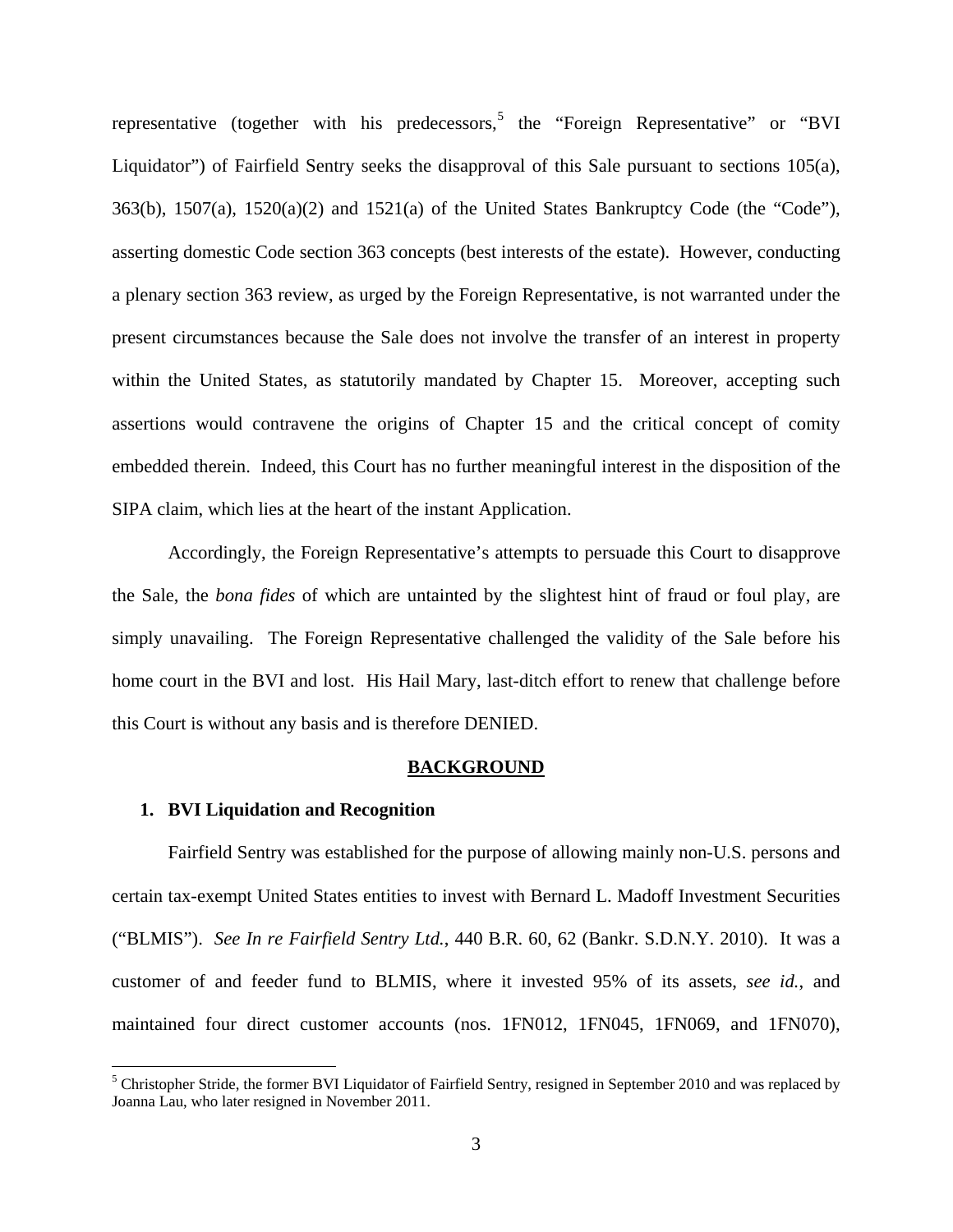*Picard v. Fairfield Sentry Ltd. et al.*, Adv. Pro. No. 09-01239, (Dkt. No. 69) [hereinafter "Settlement Motion<sup>6</sup>"],  $\P$  6. On July 21, 2009, shortly after the revelation of Bernard L, Madoff's ("Madoff") Ponzi scheme and the collapse of  $BLMIS$ , Sentry was placed into liquidation in the BVI Court. *See* Declaration of Kenneth Krys In Support of Application (Dkt. No. 591) [hereinafter "Krys Decl."], ¶ 3. On June 14, 2010, the Foreign Representative filed a petition in this Court, seeking recognition of the BVI liquidation proceedings (the "BVI Proceedings") of Sentry and its sister funds Sigma and Lambda as "foreign main proceedings" under Chapter 15.<sup>8</sup> See Krys Decl., ¶ 4. On July 22, 2010, this Court issued an order recognizing the BVI Proceedings as "foreign main proceedings" and granting other relief under Chapter 15 to the Foreign Representative (the "Recognition Order"). *See In re Fairfield Sentry*, 440 B.R. 60. The Recognition Order was affirmed in its entirety by the district court, *see In re Fairfield Sentry Ltd.*, No. 10-CIV-7311, 2011 WL 4357421 (S.D.N.Y. Sept. 16, 2011), and is currently on appeal before the Second Circuit Court of Appeals, *see* Krys Decl., ¶ 4. The Recognition Order has not been stayed, *see id.*, and remains in full force and effect, *see id.*

## **2. The Settlement and SIPA Claim**

 $\overline{a}$ 

Prior to July 2, 2009, the bar date for filing claims in the substantively consolidated SIPA liquidation of BLMIS (the "SIPA Liquidation"), Fairfield Sentry filed three customer claims (assigned claim numbers 008037, 007898 and 11251, collectively, the "SIPA Claim") in the

 $6$  Motion to Approve/Motion for Entry of Order Pursuant to Section 105(a) of the Bankruptcy Code and Rules 2002(a)(3) and 9019(a) of the Federal Rules of Bankruptcy Procedure Approving An Agreement By and Between the Trustee and Kenneth Krys and Joanna Lau, Solely in Their Respective Capacities as the Foreign Representatives for and Joint Liquidators of Fairfield Sentry Limited, Fairfield Sigma Limited, and Fairfield Lambda Limited.

 $<sup>7</sup>$  A comprehensive discussion of the facts underlying Madoff's notorious Ponzi scheme is set forth in this Court's</sup> March 1, 2010 net equity decision. *See Sec. Investor Prot. Corp. v. Bernard L. Madoff Inv. Sec. LLC (In re Bernard L. Madoff Inv. Sec. LLC),* 424 B.R. 122, 125–33 (Bankr. S.D.N.Y. 2010) [hereinafter the "Net Equity Decision"].

<sup>&</sup>lt;sup>8</sup> The BVI Proceedings were commenced on separate dates with respect to each of the Chapter 15 Debtors: Lambda on February 27, 2009, Sentry on April 21, 2009, and Sigma on April 23, 2009. *See In re Fairfield Sentry Ltd.*, 440 B.R. at 62.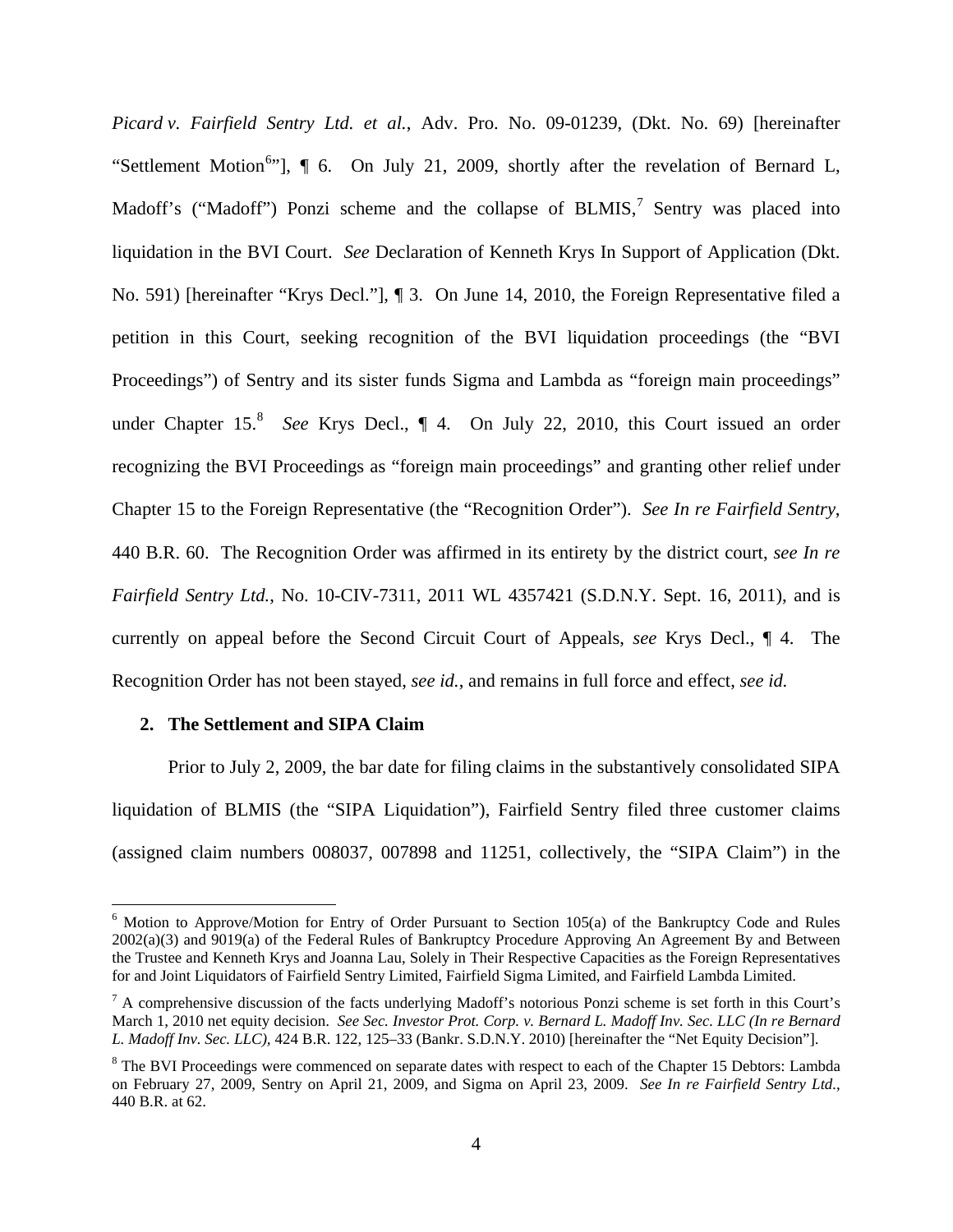SIPA Liquidation. *See* Settlement Motion, ¶ 10. The SIPA Claim at the time of the filing, if allowed in full, amounted to approximately \$1.2 billion under the Trustee's "net equity" method for determining customer claims, as set out in this Court's Net Equity Decision. See id.<sup>9</sup>

On or about May 18, 2009, Irving H. Picard (the "Trustee"), trustee for the SIPA Liquidation, commenced an adversary proceeding (the "Adversary Proceeding") against the Chapter 15 Debtors and other defendants in this Court seeking recovery of \$3.054 billion under various provisions of the Code, SIPA, and New York Debtor and Creditor Law. *See* Amended Complaint, *Picard v. Fairfield Sentry Ltd.*, Adv. Pro. No. 09-1239 (Dkt. No. 23). The Trustee also asserted claims for turnover and accounting, and for disallowance of the claims filed by the Chapter 15 Debtors, as well as threatened to seek equitable subordination of the SIPA Claim pursuant to section 510(c) of the Code. *See id*.

The Foreign Representative, on behalf of the Chapter 15 Debtors, engaged in negotiations with the Trustee during 2010 and 2011 to resolve the Adversary Proceeding. *See* Krys Decl., ¶ 6. In May 2011, the Foreign Representative and the Trustee reached a global settlement (the "Settlement"). *See id.* at ¶ 7; Settlement Motion, ¶ 19. Subsequently, the Court entered an order approving this Settlement on June 10, 2011, followed by the BVI Court that approved the same on June 24, 2011. *See* Krys Decl., ¶ 7. Pursuant to its terms, Sentry is entitled to an allowed SIPA Claim in the BLMIS Proceedings in the amount of \$230 million, subject to the Foreign Representative's payment of \$70 million of Sentry's cash to the Trustee. *See* Settlement Motion, ¶ 22. Prior to November 2012, the Foreign Representative had paid \$24 million to the Trustee, resulting in an allowed SIPA Claim in the interim amount of \$78 million. *See id*; Settlement

1

<sup>&</sup>lt;sup>9</sup> The Net Equity Decision was affirmed by the Second Circuit Court of Appeals in a direct appeal from this Court, *see In re Bernard L. Madoff Inv. Sec. LLC*, 654 F.3d 229 (2d Cir. 2011), and was then denied certiorari by the Supreme Court, *see Sterling Equities Assocs. v. Picard*, 132 S. Ct. 2712 (2012).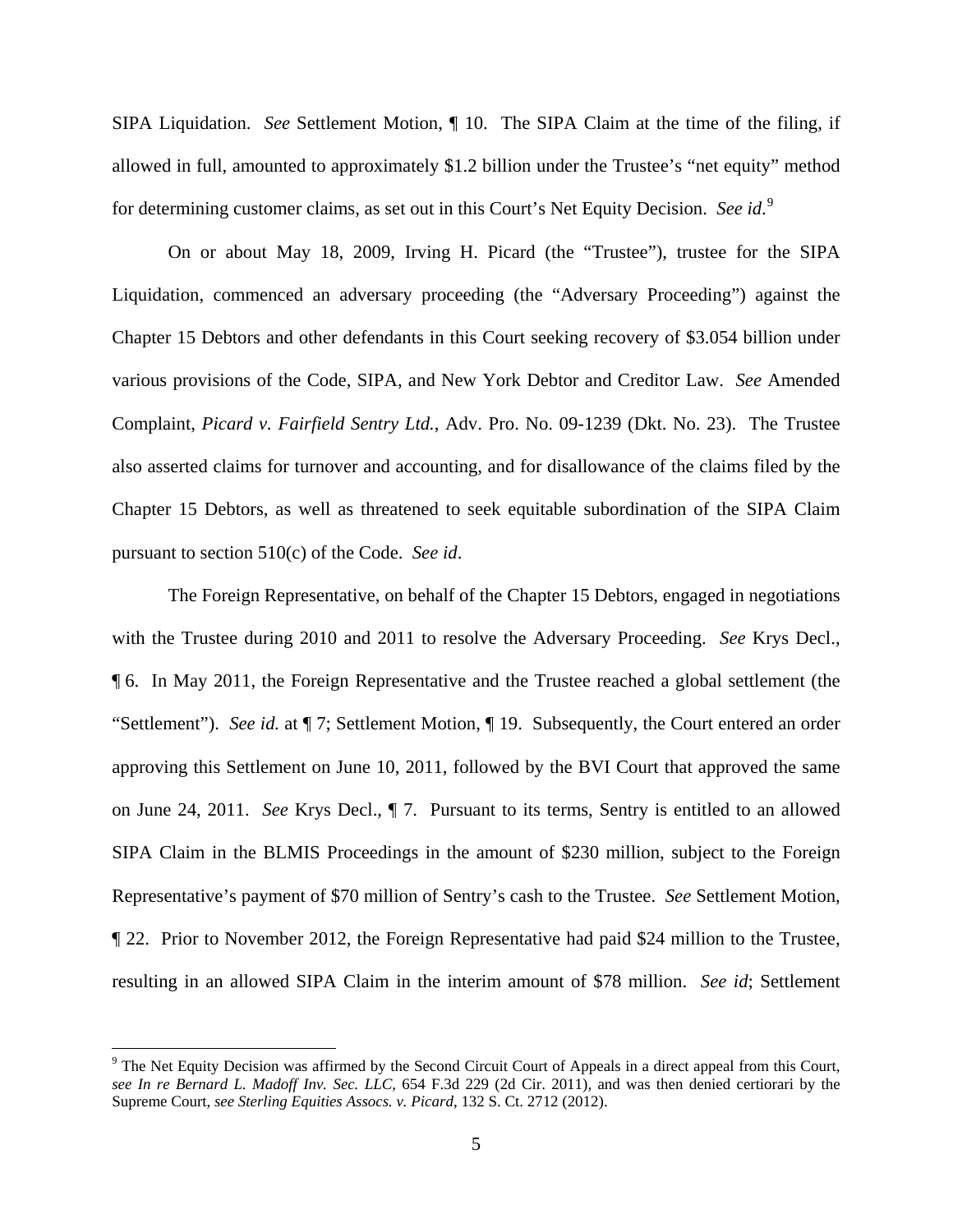Motion, Ex. A (Dkt. No. 69, Attachment 3) [hereinafter "Settlement Agreement<sup>10</sup>"],  $\P$  2. The remaining \$46 million due to the Trustee was paid in full, and the Sentry SIPA Claim is allowed in its full amount of \$230 million.

The SIPA Claim is presently one of Sentry's primary assets. Apart from the SIPA Claim, Sentry's liquid, non-contingent assets total approximately \$115 million in value, comprised of (i) approximately \$71 million in cash in an account at Citco Bank Nederland N.V. Dublin branch, which is currently unavailable to Sentry and subject to an order of attachment from a Netherlands court; (ii) approximately \$6.7 million in non-BLIMS investments; and (iii) approximately \$36.7 million in other cash. *See* Krys Decl., ¶ 9.

### **3. The SIPA Claim Sale**

 $\overline{a}$ 

During the final four months of 2010, the Foreign Representative conducted a competitive auction for the SIPA Claim. *See id*., ¶ 10. At that time, there were many publicly available facts suggesting that the Trustee could obtain substantial returns for the BLMIS Customer Funds. *See* Declaration of Patrick M. McKee in Support of Farnum Place LLC's Objection to Foreign Representative's Application (Dkt. No. 658), ¶ 17. For example, the Trustee had already brought many adversary proceedings, including the one against the Picower defendants seeking more than \$7 billion. *See* Declaration of Scott C. Shelley (Dkt. No. 657) [hereinafter "Shelley Decl."], Ex. 19. On December 7, 2010, the Trustee announced a \$550 million settlement with the family of Carl Shapiro. *See id.* On December 2, 2010, the Trustee and his counsel filed a lawsuit against JP Morgan Chase, Madoff's primary banker, and related entities, seeking more than \$6.5 billion in fees, profits, avoidable transfers and damages. *See id.*

<sup>&</sup>lt;sup>10</sup> Form of Agreement Between The Trustee And Kenneth Krys And Joanna Lau, Solely In Their Respective Capacities As The Foreign Representatives For And Joint Liquidators of Fairfield Sentry Limited, Fairfield Sigma Limited, And Fairfield Lambda Limited, May 9, 2011.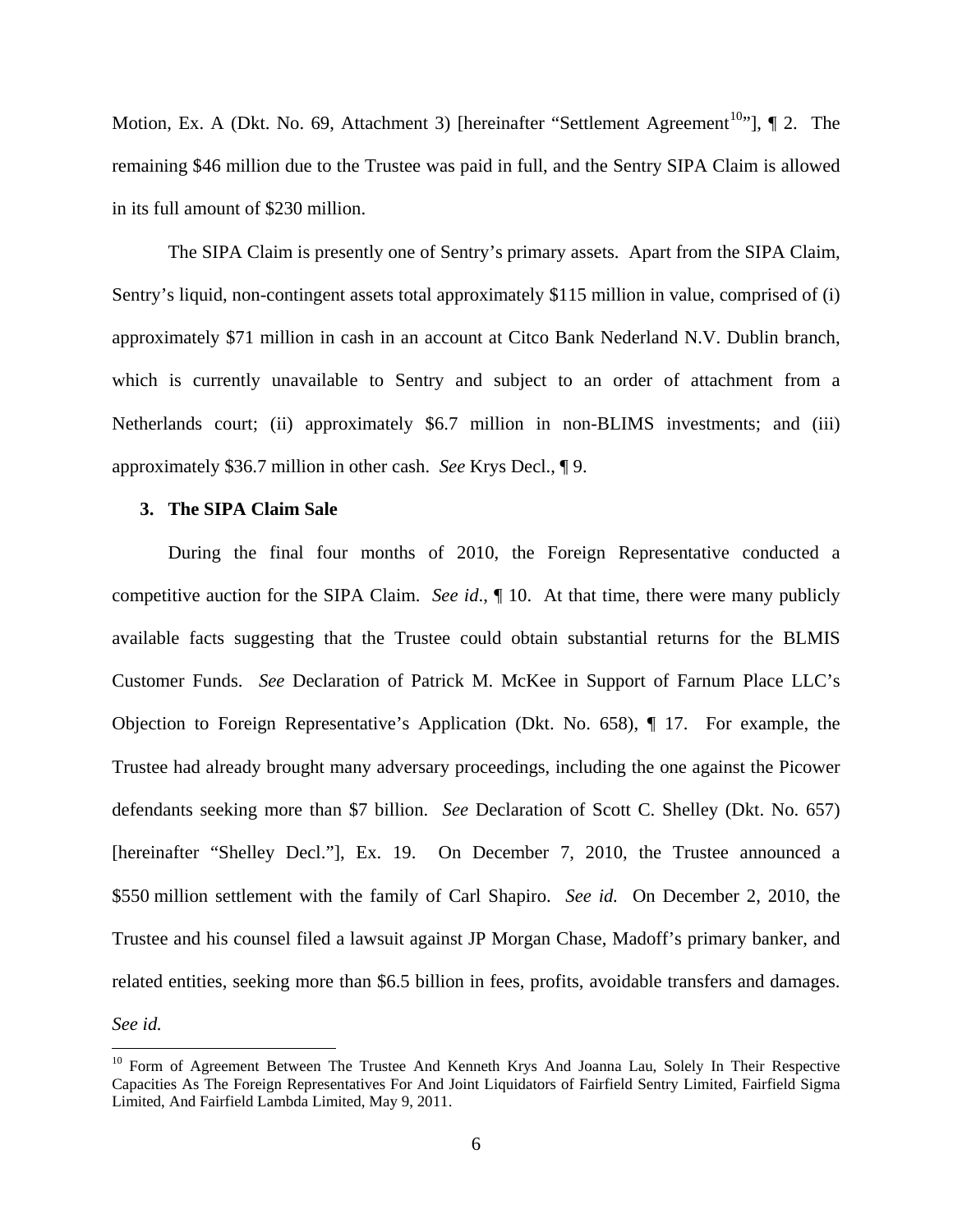The Foreign Representative elected to accept Farnum's offer to purchase the SIPA Claim for 32.125% of its ultimate allowed amount. *See* Krys Decl., ¶11. The Foreign Representative indicated that Farnum's bid was "in the best interest of the estate of Sentry." *See* Shelley Decl., Ex. 18 (Forbes Hare Letter to Conyers, Dill & Pearman, dated December 6, 2011, Concerning the BVI Applications).

Accordingly, in early December 2010, the parties negotiated, documented and signed, with representation by U.S. counsel, a trade confirmation (the "Trade Confirmation") setting forth the material terms and conditions of the SIPA Claim Sale for 32.125% of its ultimate allowed amount. *See* Declaration of James F. Mooney in Support of Farnum Place LLC's Objection (Dkt. No. 659), ¶¶ 9–11.

At the heart of the Trade Confirmation was a mutual assumption of risk: Farnum assumed the risks associated with having to collect an uncertain amount of distributions on an unknown timeline through the SIPA Proceeding, while Sentry assumed the risk that the recovery rate on customer claims in the BLMIS Proceeding might rise above 32.125%, which it ultimately did. *See id.* 

## **4. The SIPA Claim Price Spike**

On December 14, 2010, BLMIS customer claims were trading for approximately 20% to 30% of their face value. *See* Application, ¶ 5. Just three days after the Trade Confirmation was signed, the Trustee announced that he had entered into a settlement agreement with the estate of Jeffrey Picower for the forfeiture and repayment of approximately \$7.2 billion (the "Picower Settlement"), of which \$5 billion was to be paid to the Trustee. *See id.* This led to a dramatic increase in the prices offered for BLMIS claims. It was noted in early 2011, for example, that prices in the "mid 60s" were regularly offered by investors for SIPA claims. *See* Krys Decl., ¶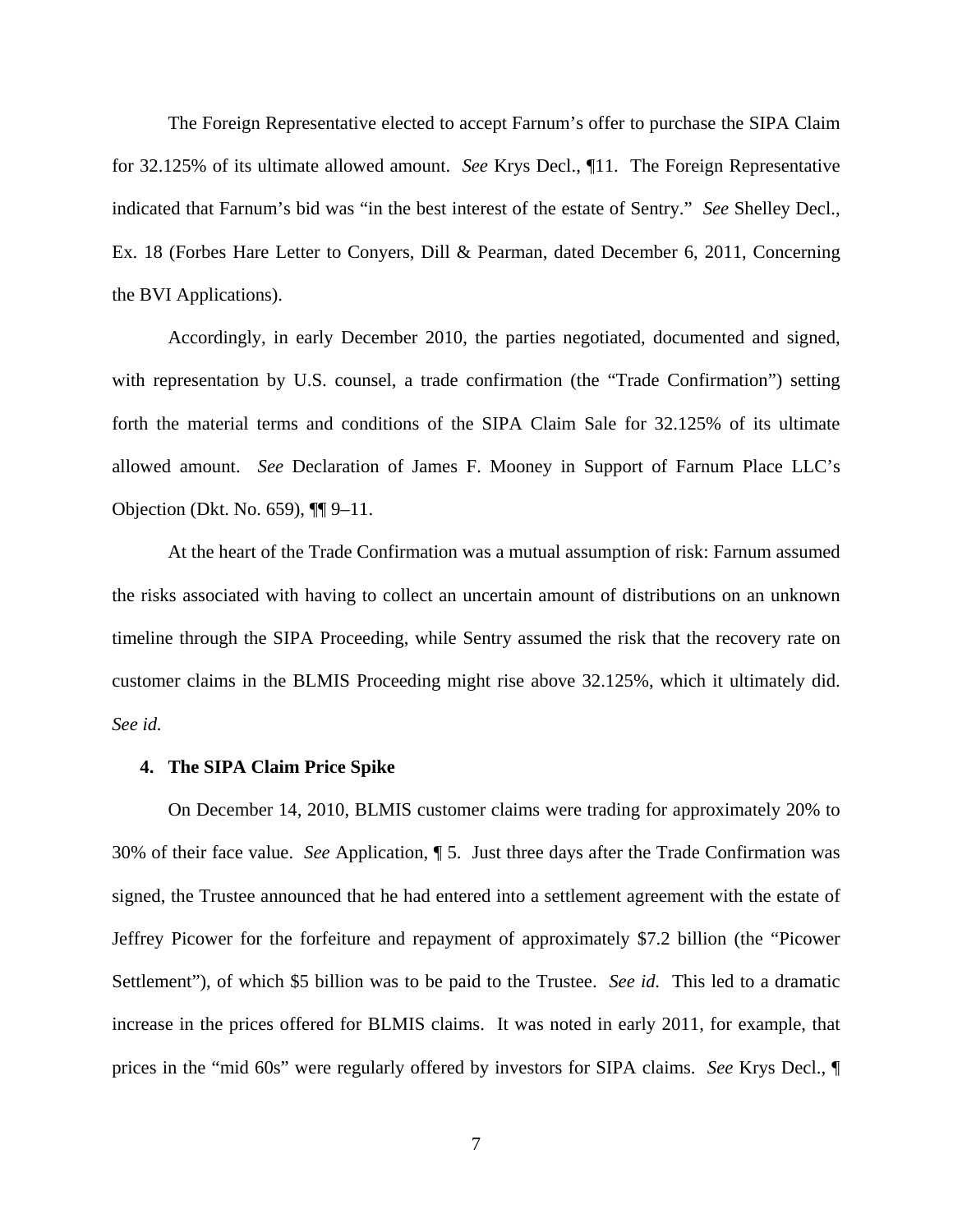18. Currently, the Trustee has recovered more than 50% of the estimated customer losses in BLMIS. *See* The Madoff Recovery Initiative, http://www.madofftrustee.com (last visited on January 10, 2013). Therefore, the Foreign Representative alleges that the "floor" for the market value of the SIPA Claim is now over 50%, regardless of whether developments in litigation regarding recoveries by the Trustee lead to fluctuations in the market for SIPA claims. *See* Krys Decl., ¶ 17. Since the announcement of the Picower Settlement, the Foreign Representative has received, on an unsolicited basis, inquiries from a number of institutions expressing an interest in purchasing the SIPA Claim for amounts significantly higher than Farnum's sale price. *See id.*

### **5. The Necessary Approvals of the Trade Confirmation**

Under "Other Terms and Trades" in the Trade Confirmation, the parties themselves agreed that the Transaction shall be subject to, *inter alia*, (i) "[a]pproval by the BVI Court of the terms of this Trade Confirmation," and (ii) "[a]pproval by a Final Order of each of the US Bankruptcy Court and the BVI Court of the assignment of the Claim by Seller [Sentry] to Buyer [Farnum]." *See* Krys Decl., Ex. B, p. 4. Under the terms of the Trade Confirmation, the Foreign Representative was obliged to "endeavor to obtain promptly the approval of the BVI Court of the terms and conditions of this Trade Confirmation." *See id.*, p. 10. However, that obligation was expressly made "[s]ubject to Seller's exercise (in Seller's sole discretion) of its fiduciary duties or obligations as court-appointed liquidator." *See id.* The Trade Confirmation expressly provides that it is governed by New York law. *See id.*, p. 9.

## **6. The BVI Proceedings**

On or about May 31, 2011, the Foreign Representative filed an application in the BVI Court recommending that it disapprove the Trade Confirmation (the "First Sentry BVI Application"). *See* Krys Decl., ¶ 21. At the hearing on this application, held on June 7, 2011,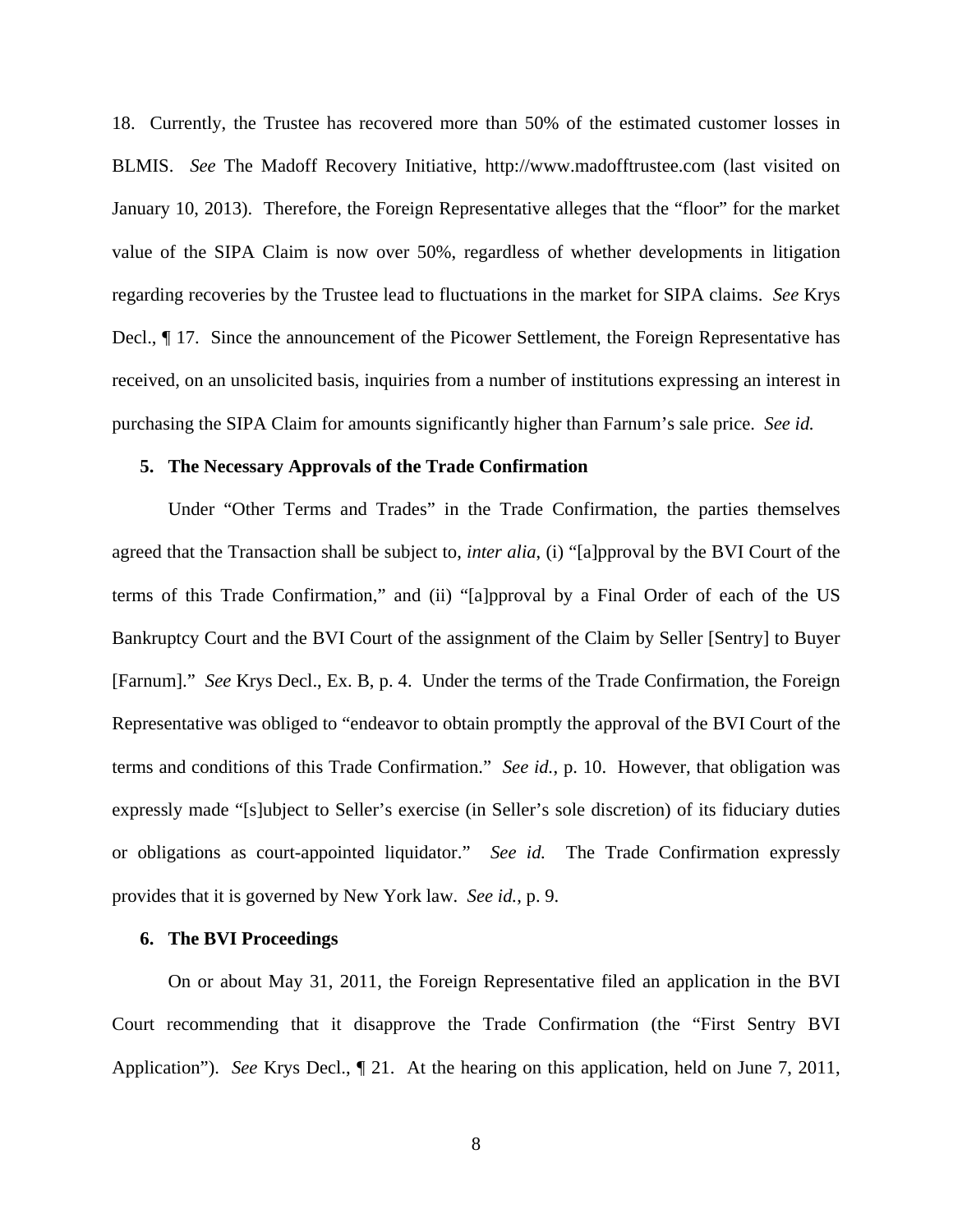the Foreign Representative withdrew the First Sentry BVI Application to "consider issues raised by the BVI Court with respect to the approval of the Trade Confirmation under BVI law." Application, ¶ 25. Subsequently, on or about June 29, 2011, the Foreign Representative submitted an application to the BVI Court (the "Second Sentry BVI Application"), requesting leave to file an application with this Court to consider the Sale and the Trade Confirmation pursuant to section 363 of the Code, as made applicable to the Sale by section  $1520(a)(2)$  of the Code. *See id.* The BVI Court denied the Second Sentry BVI Application without prejudice on the basis that the Trade Confirmation, as a contractual matter, contemplated the BVI Court's consideration and approval prior to making an application to this Court. *See id*.

On October 27, 2011, given that the Foreign Representative had failed to submit an application to secure the BVI Court's approval of the terms and conditions of the Trade Confirmation, Farnum (through BVI counsel) filed an application in the BVI Court (the "Farnum BVI Application") seeking (i) an order pursuant to section 273 of the Virgin Islands Insolvency Act of 2003 (the "BVI Insolvency Act")<sup>11</sup> directing the Foreign Representative to seek approval from the BVI Court of the terms and conditions of the Trade Confirmation and take necessary steps to satisfy other conditions precedent to the Transaction, and, in the alternative, (ii) an order granting Farnum leave to commence proceedings against Sentry for specific performance of the Trade Confirmation or damages resulting from a purported breach of the covenant of good faith and fair dealing. *See* Krys Decl., ¶ 22.

From March 13 to March 15, 2012, the BVI Court conducted a three-day evidentiary hearing regarding approval of the Sale. During that hearing, the BVI Court heard the testimony of fact witnesses, as well as experts for each side on both New York state law and United States

<sup>&</sup>lt;sup>11</sup> Section 273 of the BVI Insolvency Act provides: "A person aggrieved by an act, omission or decision of an office holder may apply to the Court and the Court may confirm, reverse or modify the act, omission or decision of the office holder." *Available at* http://www.bvifsc.vg/Portals/2/INSOLVENCY\_ACT\_NO.5OF2003.pdf .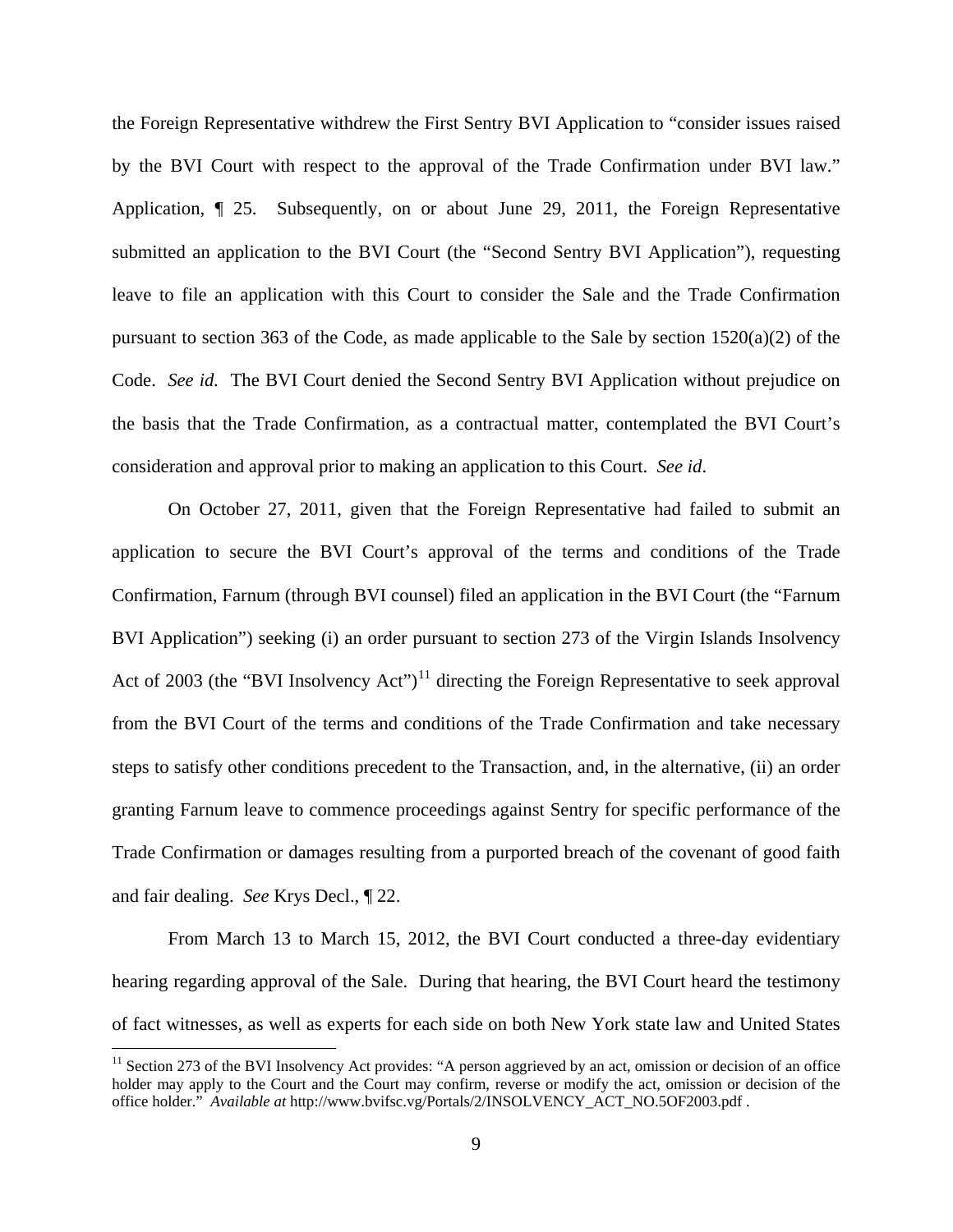bankruptcy law.<sup>12</sup> On March 27, 2012, the BVI Court issued a judgment (the "BVI Judgment"), *see* Dkt. No. 591, Ex. G, holding that (i) the Trade Confirmation is valid and subsisting as a matter of New York state contract law, *see* BVI Judgment, ¶ 40; (ii) approval of the Trade Confirmation was warranted as a matter of BVI insolvency law, *see id.*, ¶ 57; (iii) the Foreign Representative did not breach the Trade Confirmation or violate any implied covenant of good faith and fair dealing therein in not pursuing the BVI Court's approval of the Trade Confirmation, *see id.*, ¶¶ 29–31; and (iv) the U.S. bankruptcy law issues are properly determined by this Court, *see id.*, ¶ 48 ("[I]t would be unwise for [the BVI Court] to express views on the issues that will arise for determination by the US"). Accordingly, upon the insistence of the Foreign Representative, the BVI Court permitted the Foreign Representative "to take the necessary steps to bring before the US Bankruptcy Court the question of approval (or nonapproval) by that Court of the Trade Confirmation" and held that if this Court "decides, for whatever reason, to withhold approval of the Trade Confirmation, that will bring the Trade Confirmation to an end." *See id.*, ¶ 51.

Consequently, on April 18, 2012, the Foreign Representative filed the Application with this Court. Following an unsuccessful attempt at mediation, a hearing (the "Hearing") was held on January 9, 2013.

#### **DISCUSSION**

The threshold issue in the instant Application is whether the Court should conduct a best interests of the estate review under section 363 of the Code ("Section 363"), as urged by the Foreign Representative, in considering disapproval of the Sale. Based on its analysis of the

 $12$  Such experts and witnesses included the Honorable Joseph Bellacosa, retired Judge of the New York Court of Appeals; the Honorable Melanie Cyganowski, retired Chief Judge of U.S. Bankruptcy Court for the Eastern District of New York; Professor Joseph Perillo of Fordham Law School; and Charles Axelrod, counsel with the firm Fox Rothschild LLP.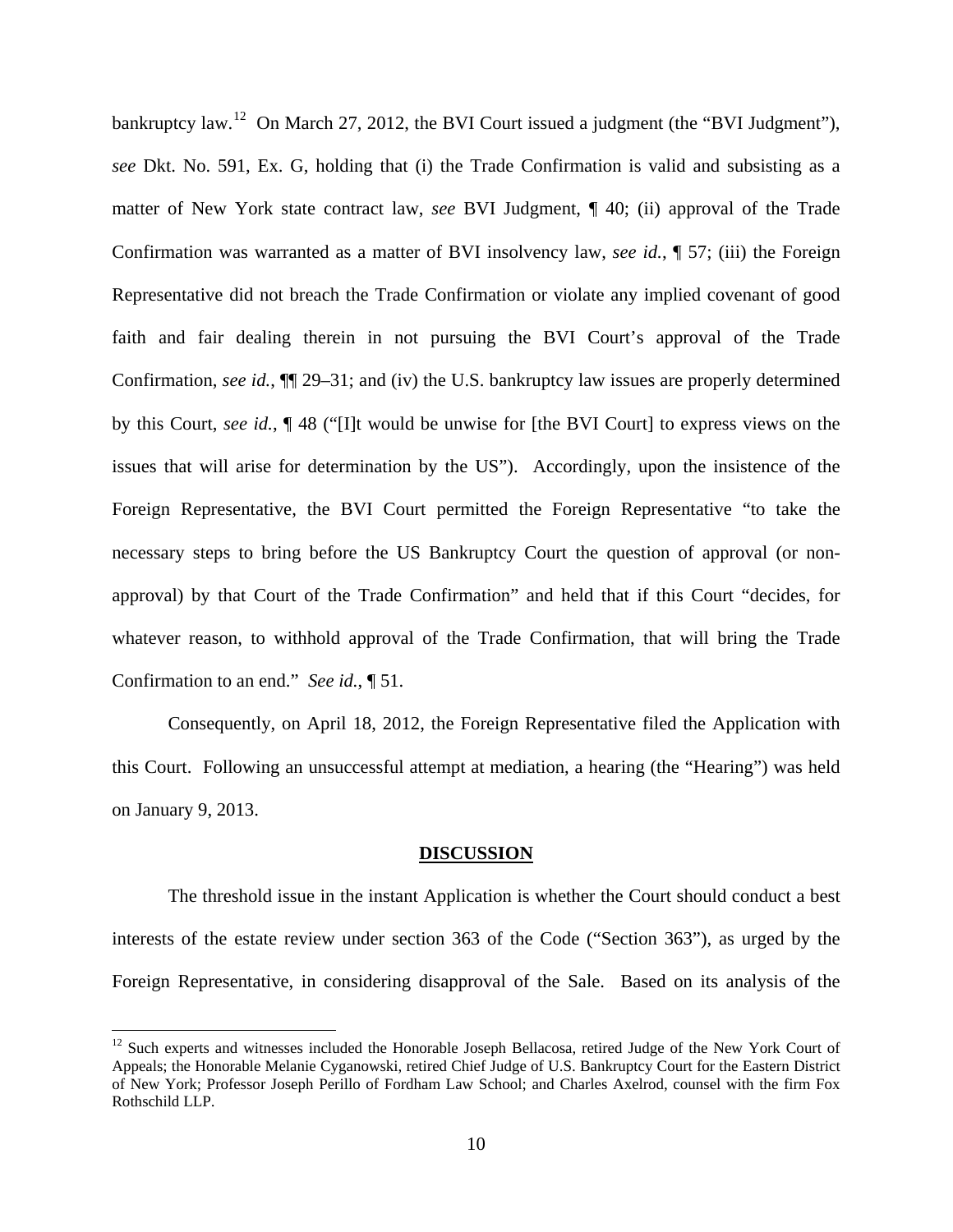papers and the arguments set forth at the Hearing, the Court finds that a Section 363 review is not warranted under section  $1520(a)(2)$  of the Code ("Section  $1520(a)(2)$ "). Such finding is consonant with the origins of Chapter 15 and the notion of comity, a central tenet therein. Accordingly, the Application is DENIED.

# **I. SECTION 363 REVIEW OF THE SALE IS NOT WARRANTED UNDER SECTION 1520(a)(2)**

In considering whether a Section 363 review must be undertaken by this Court, the parties focus on Section 1520(a)(2), which provides:

(a) Upon recognition of a foreign proceeding that is a foreign main proceeding . . . (2) sections 363, 549 and 552 apply to a transfer of an interest of the debtor in property that is within the territorial jurisdiction of the United States to the same extent that the sections would apply to property of an estate . . . .

11 U.S.C. § 1520(a)(2). The parties dispute whether the instant Sale involves a "transfer of an interest of the debtor in property that is within the territorial jurisdiction of the United States" ("Section 1520(a)(2) Transfer"). *See* 11 U.S.C. § 1520(a)(2) (emphasis added). The Foreign Representative argues that a Section 363 review is necessary because the Sale involves such a transfer "within the territorial jurisdiction of the United States:" the "interest" is the SIPA Claim and the "property" is the Customer Funds, both of which are within the United States. Farnum, on the other hand, maintains that a Section 363 review is not necessary because there is no such transfer in the United States: the "interest" is the ownership interests in the SIPA Claim and the "property" is the SIPA Claim itself, both of which are intangibles located in the BVI.

The Court finds that the Sale does not involve a Section  $1520(a)(2)$  Transfer and, therefore, a Section 363 review of the Sale is not warranted under the present circumstances.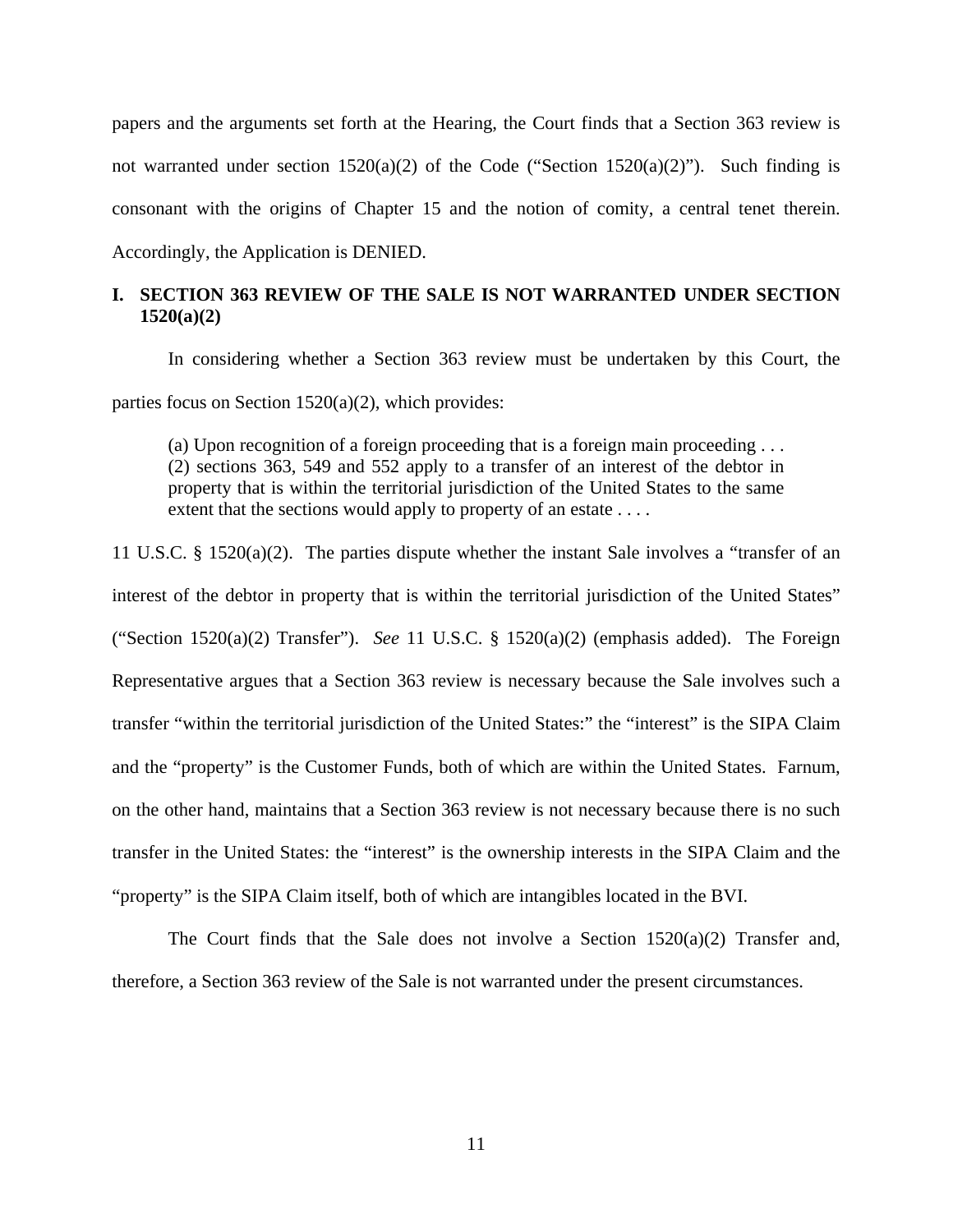## **A. THE SALE DOES NOT INVOLVE A SECTION 1520(a)(2) TRANSFER**

The instant Sale does not involve a Section  $1520(a)(2)$  Transfer because the allowed SIPA Claim is not "within the territorial jurisdiction of the United States." Rather, according to applicable non-bankruptcy law, it constitutes an intangible asset located in the BVI.

Section 1502(8) of the Code defines "within the territorial jurisdiction of the United States" as:

[T]angible property located within the territory of the United States and intangible property deemed under applicable nonbankruptcy law to be located within that territory, including any property subject to attachment or garnishment that may properly be seized or garnished by an action in a Federal or State court in the United States.

11 U.S.C. § 1502(8). Therefore, with respect to intangible property, in order to find that "an interest of the Debtor in property" is "within the territorial jurisdiction of the United States," a court must find that such interest is located within the United States under applicable nonbankruptcy law. *See id.*; *see also Butner v. United States*, 440 U.S. 48, 54 (1979) (finding that in assessing the quality and situs of property interests, bankruptcy courts are to apply nonbankruptcy law); *Peterson v. Islamic Republic of Iran*, 627 F.3d 1117, 1131 (9th Cir. 2010) ("To determine the location of an intangible right to payment, we must look to [applicable] state law."). Thus, New York law, as set forth in the Trade Confirmation and agreed upon by the parties, determines the appropriate situs.

Here, the property in question is the allowed SIPA Claim and Sentry's ownership rights therein. The SIPA Claim Sale contemplates the transfer of Sentry's ownership interest in its rights against BLMIS. *See* Trade Confirmation, p. 1. Under New York law, Sentry's Claim against BLMIS therefore constitutes a "general intangible." *See, e.g.*, *Communicators PCS L.P. v. Gabriel Capital, L.P.*, 394 B.R. 325, 337 (S.D.N.Y. 2008) (suggesting that contingent rights to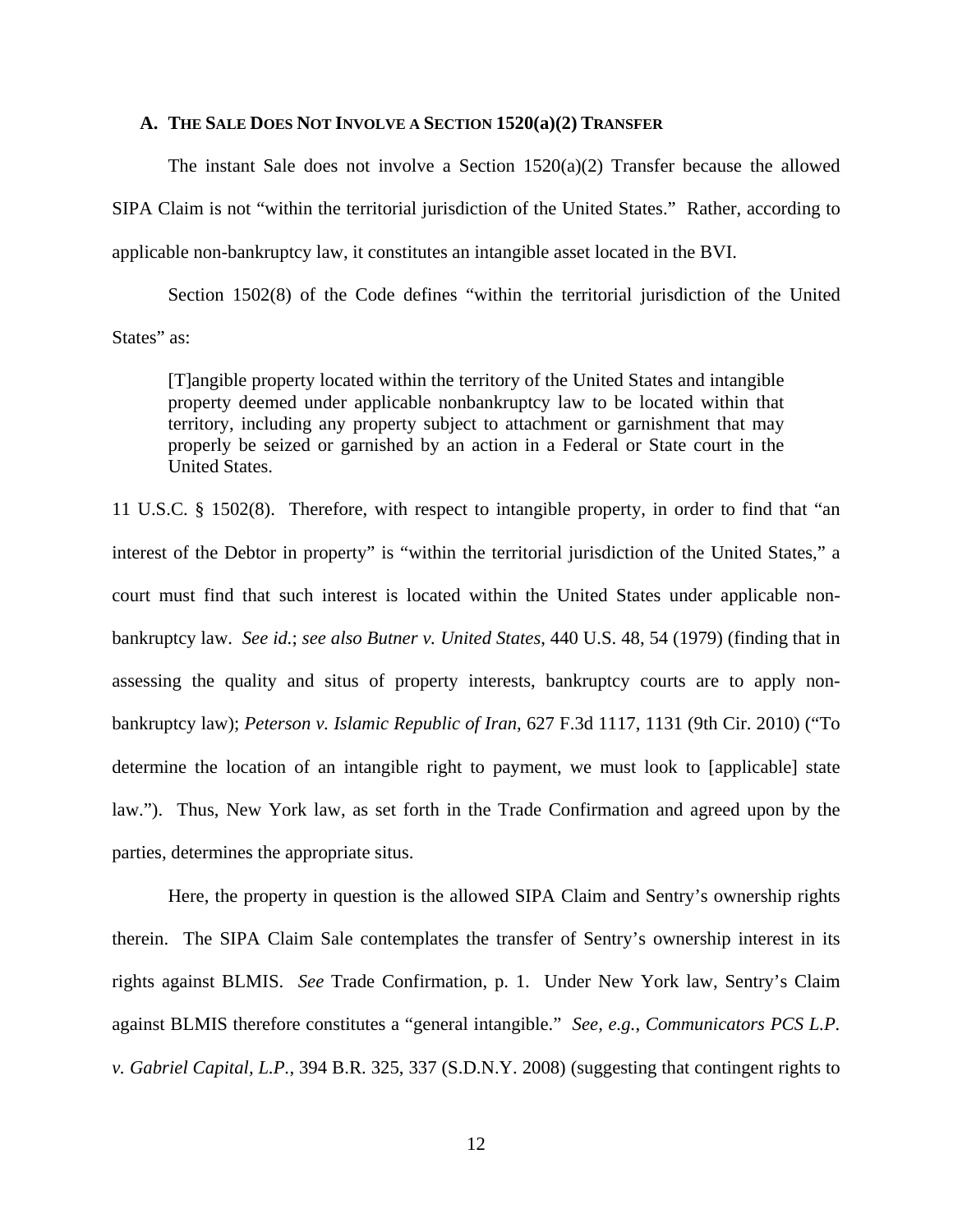payment such as licenses, proceeds of certain collateral, causes of action and capital stock are each "general intangibles"); *see also In re Iroquois Energy Mgmt.*, *LLC*, 284 B.R. 28, 31 (Bankr. W.D.N.Y. 2002) (finding debtor's right to a refund in connection with its overpayment for natural gas was in nature of a "general intangible" under the Uniform Commercial Code).

In determining the location of intangibles under New York law, the flexible test annunciated in *Severnoe Securities Corp. v. London and Lancashire Insurance Co.*, 255 N.Y. 120, 123–24 (1931), which has been adopted by many New York courts and is referred to by both parties, applies here:

The situs of intangibles is in truth a legal fiction, but there are times when justice or convenience requires that a legal situs be ascribed to them. The locality selected is for some purposes, the domicile of the creditor; for others, the domicile or place of business of the debtor, the place, that is to say, where the obligation was created or was meant to be discharged; for others, the place where the debtor can be found. *At the root of the selection is generally a common sense appraisal of the requirements of justice and convenience in particular conditions.*

*Id.* (emphasis added) (internal citations omitted). Indeed, "determination of situs for one purpose has no necessary bearing on its determination for another purpose" and the corresponding analysis is highly contextual. *Bankers Trust Co. v. Equitable Life Assur. Soc. of U.S.*, 19 N.Y.2d 552, 556–57 (1967) ("Stated another way, [determining the situs of intangibles] is fundamentally a question of ease of administration and of equity."); *see Yayasan Sabah Dua Shipping SDN BHD v. Scandinavian Liquid Carriers Ltd.*, 335 F. Supp. 2d 441, 448 (S.D.N.Y. 2004) ("[P]inpointing the location of intangible assets . . . is a dilemma that calls for a practical judgment"); *In re Iroquois Energy Mgmt., LLC*, 284 B.R. 28, 31 (Bankr. W.D.N.Y. 2002) (emphasizing that "the concerns for justice and the convenience of all parties who may have an interest in that asset" must be adequately apprised in ascertaining the location of that intangible asset).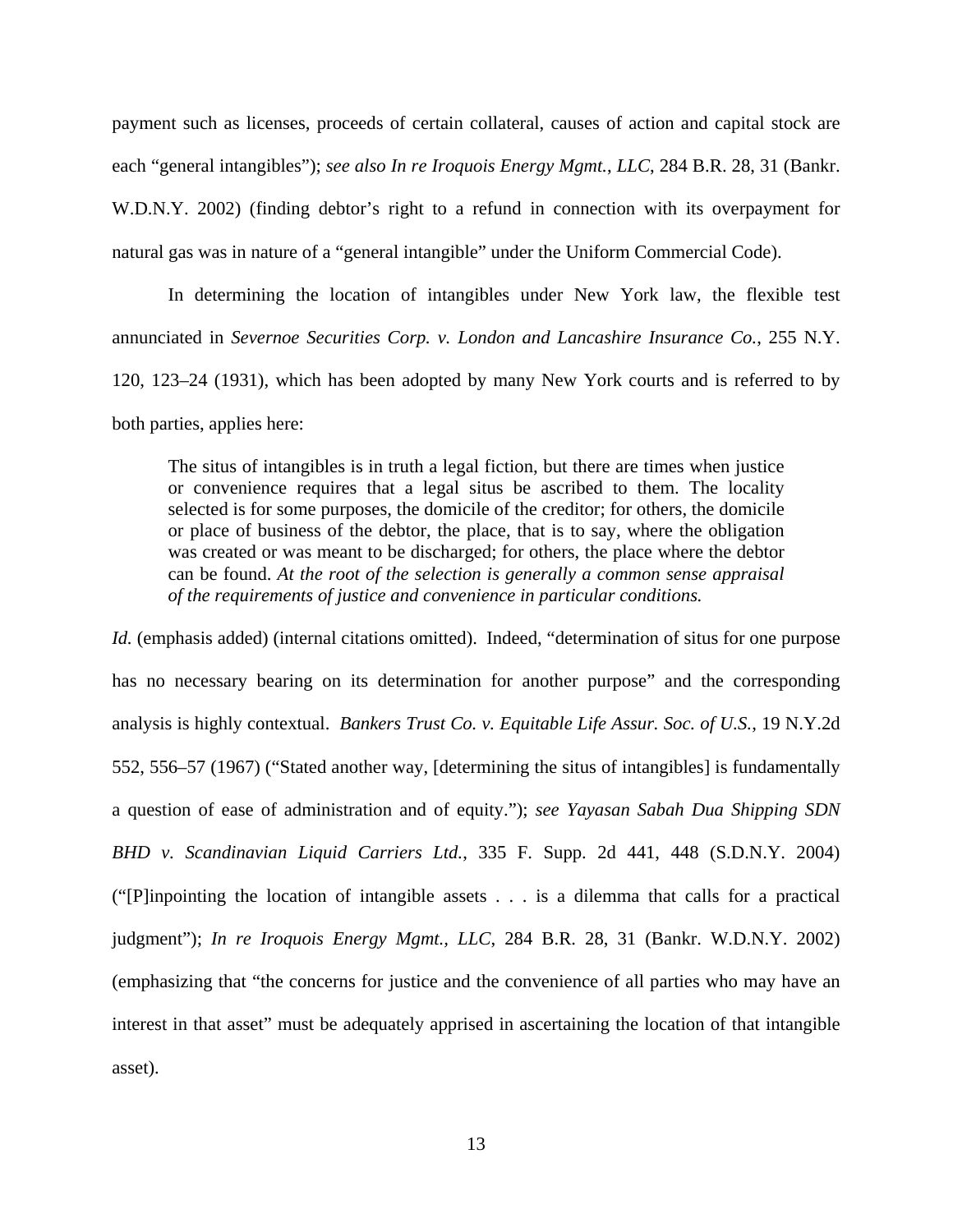In applying the *Severnoe* test, the *Iroquois* court shed light on the relevant considerations regarding the situs of an intangible in the context of a right to a payment from a third party. There, the court found that right constituted an intangible property interest. *In re Iroquois*, 284 B.R. at 32. In determining the situs of such interest, the court then found that it was located at the domicile of the debtor, not with the third-party obligor. *Id*. The court reasoned that the relevant interest "arises not from contacts in the jurisdiction of any [third-party] obligor of the [debtor], but principally from contacts with the debtor's domicile or principal business location" because: (i) "[t]o its own secured creditors, the owner of an intangible asset provides the one certain link between the secured claim and the payment of cash. From a transaction secured by intangibles, the source of cash is a step removed," (ii) the underlying dispute involved only the debtor and the creditor, and (iii) the dispute arose "principally from contacts with the debtor's domicile or principal business location." *Id.*<sup>13</sup>

As in *Iroquois*, justice, convenience and common sense dictate that this Court find that the SIPA Claim is located with the debtor in the BVI, and not the third-party obligor. Indeed, the Sale involves the transfer of the SIPA Claim by a BVI incorporated entity, being administered by the BVI Court. The Liquidator was appointed by, and must answer to, the BVI Court. This Court has recognized that the Liquidator is deemed to "have custody and control of all the assets" of Sentry under the BVI Insolvency Order, *In re Fairfield Sentry Ltd.*, 452 B.R. 52, 56 (Bankr. S.D.N.Y. 2011), and that the Liquidator conducts the business of administering Sentry's

<sup>&</sup>lt;sup>13</sup> The Foreign Representative wrongly asserts that *Iroquois* is not pertinent because it applied a choice of law analysis. *See* Reply in Further Support of Foreign Representative's Application (Dkt. No. 676) [hereinafter the "Reply"], p. 26 n.25. This assertion overlooks that the primary basis for the court's conclusion that New York law applied was its finding that the situs of the intangible property interest in question was in New York. *See In re Iroquois*, 284 B.R. at 31–32 (framing the choice of law analysis with the assertion, "[i]n defining rights to intangible property, New York looks to the law of the situs of those assets," and concluding, "[w]hile the refunded cash may at one time have been situated in Canada, the situs of [the debtor's] interest in that refund is New York . . . . Accordingly, New York's substantive law must govern the effectiveness of [the creditor's] security interest.").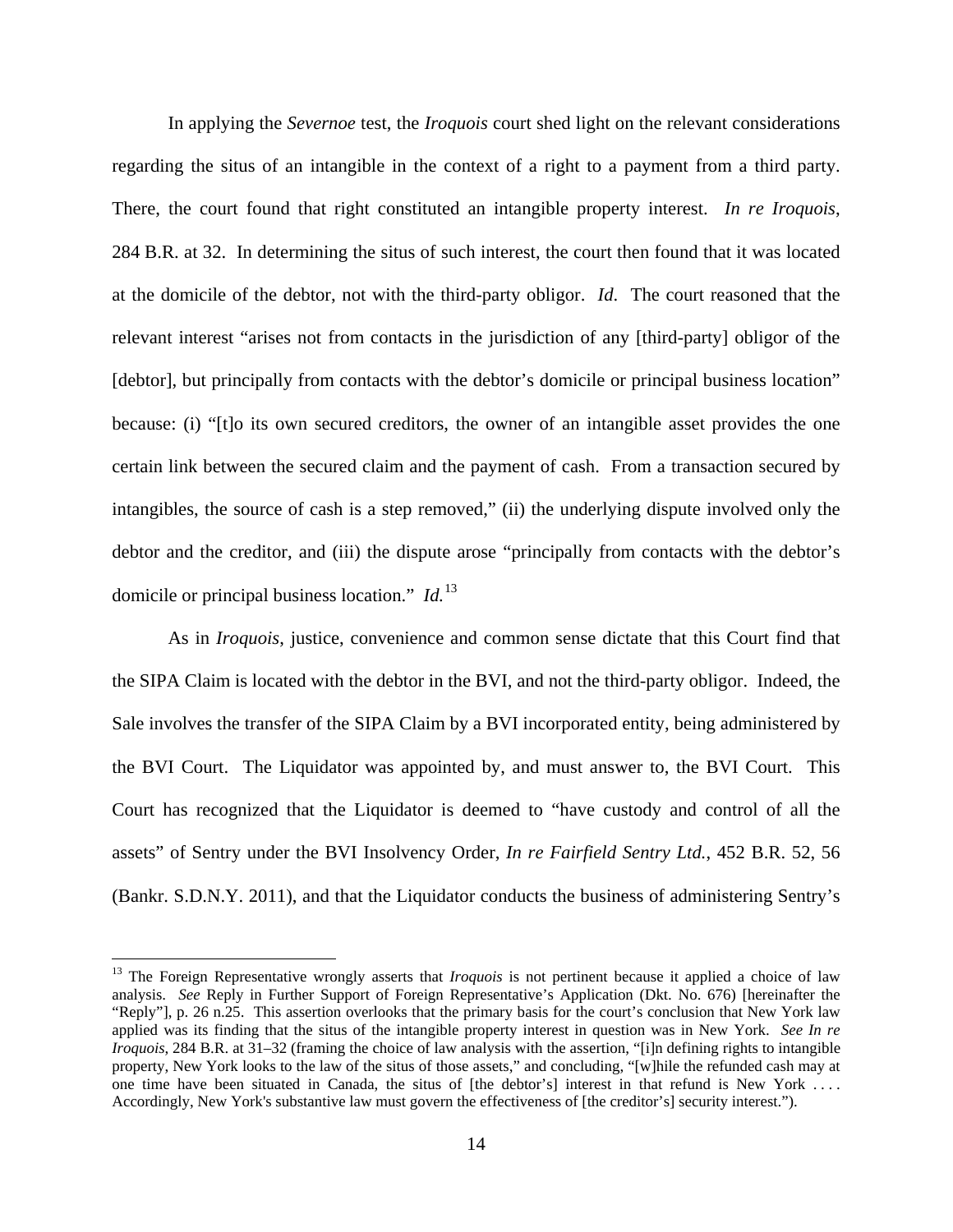assets in the BVI, *see In re Fairfield Sentry*, 440 B.R. at 64–65. The Liquidator himself, in arguing that this Chapter 15 Court was not the proper forum to examine the Settlement, emphasized: "The BVI court oversees the [Chapter 15 Debtors'] activities and administers [their] estates . . . . That is the proper venue for dealing with the reasonableness of this settlement under applicable law in connection with the fiduciary duties of the Fairfield liquidators." *See*  Transcript Regarding Hearing Held on June 7, 2011, *Picard v. Fairfield Sentry Ltd.*, Adv. Pro. No. 09-1239 (Dkt. No. 93) at 14:4–11. In addition, at this time, the Foreign Representative seeks relief against *his claim* to BLMIS Customer Funds; he is not seeking relief against those funds themselves. *See* Trade Confirmation, p. 1 (providing for the sale of the "Claim," which is defined as "[a]ll Seller's rights, title and interest in and to Seller's claims against BLMIS in the Proceedings"). Finally, any proceeds of the SIPA Claim Sale will be administered in the BVI pursuant to BVI insolvency law to primarily foreign creditors.

In sum, in undertaking a common sense appraisal of the requirements of justice and convenience in the instant circumstances, this Court finds that the SIPA Claim is not within the territorial jurisdiction of the United States and, therefore, the Sale does not involve a Section  $1520(a)(2)$  Transfer.<sup>14</sup>

<sup>&</sup>lt;sup>14</sup> Belatedly, the Foreign Representative in his reply, for the first time, seeks to establish claim situs in the United States under section 1502(8) of the Code by asserting that the SIPA Claim is subject to attachment in New York. *See* Reply, pp. 26–27. The Foreign Representative mistakenly relies on *ABKCO Industries, Inc. v. Apple Films, Inc.*, 39 N.Y.2d 670 (1976) for the proposition that the situs of an intangible property interest for purposes of attachment is the location of the obligor. *ABKCO* holds, however, that the situs of "intangible personal property in an *ordinary contract*" for attachment purposes is the location of the obligor. *Id.* at 675 (emphasis added). Thus, because, *inter alia*, a SIPA claim to a pool of slowly accumulating assets is not akin to an ordinary contract, and the Court has not otherwise been persuaded for attachment purposes that the situs of the SIPA Claim is in the United States, this argument fails. Furthermore, even if the SIPA Claim were located in the United States for attachment purposes, it cannot be "properly seized or garnished," *see* 11 U.S.C. § 1502(8), because it is stayed by the BVI Court in accordance with BVI law, as well as by this Court by operation of law under section 1520(a)(1) of the Code. *See*  BVI Insolvency Law § 175; Verified Petition of Foreign Representatives Kenneth Krys And Christopher Stride In Support of Application of Fairfield Sentry Limited For Recognition of Foreign Main Proceeding (Dkt. No. 2), Ex. A; *In re Fairfield Sentry*, 440 B.R. 60.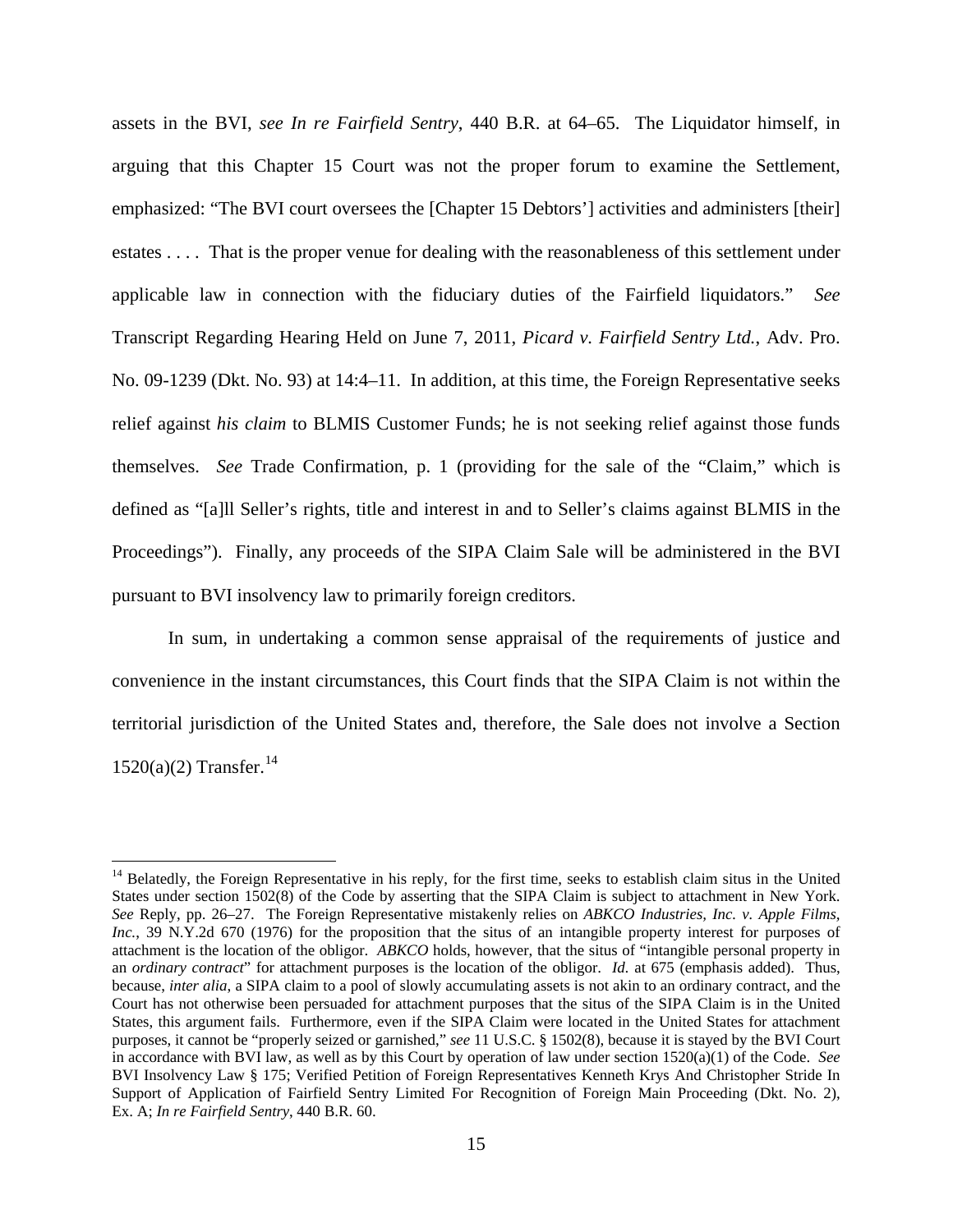## **II. COMITY**

1

Such finding is consistent with Chapter 15's origins and its governing concept of comity. The origins of Chapter 15 rest in section 304 of the Code ("Section 304) and the Model Law on Cross–Border Insolvency ("the Model Law"), each of which were specifically designed to formalize cross-border coordination and cooperation, as well as delineate the role of an ancillary court as an aid to the foreign main court in international insolvency proceedings. *See, e.g.*, H. Rep. No. 95-595, 95th Cong. 1st Sess., 324-325 (a977); S. Rep. 95-989, 95th Cong., 2d Sess. 35 (1978) (indicating Section 304 "governs cases filed in the bankruptcy courts that are ancillary to foreign proceedings"). Integral to these objectives is the governing concept of comity, which is the "recognition which one nation allows within its territory to the legislative, executive or judicial acts of another nation, having due regard both to international duty and convenience, and to the rights of its own citizens, or of other persons who are under the protections of its laws." *Hilton v. Guyot*, 159 U.S. 113, 164 (1895).

Both parties cite to the Fifth Circuit's recent decision in *In re Vitro S.A.B. de CV,* No. 12- 10542, 2012 WL 5935630 (5th Cir. Nov. 28, 2012) and the Delaware Bankruptcy Court's decision in *In re Elpida Memory, Inc.*, No. 12-10947, 2012 WL 6090194 (Bankr. D. Del. Nov. 20, 2012), recent cases that are at odds with each other regarding the role of comity in Chapter 15. While the *Vitro* court elevated comity to a "principal objective," *see* 2012 WL 5935630, at \*\*7, 26 (finding comity to be "the rule . . . not the exception"), the *Elpida* court found that comity is "not the end all be all of the statute," 2012 WL 6090194, at \*8. For the reasons stated below, this Court disagrees with the *Elpida* court's downplay of the role of comity in Chapter  $15.^{15}$ 

<sup>&</sup>lt;sup>15</sup> Although the *Elpida* court correctly focuses on the location of domestic assets in considering the application of Section 1520(a)(2), it also focuses extensively on the application of comity. Interestingly, the *Elpida* court found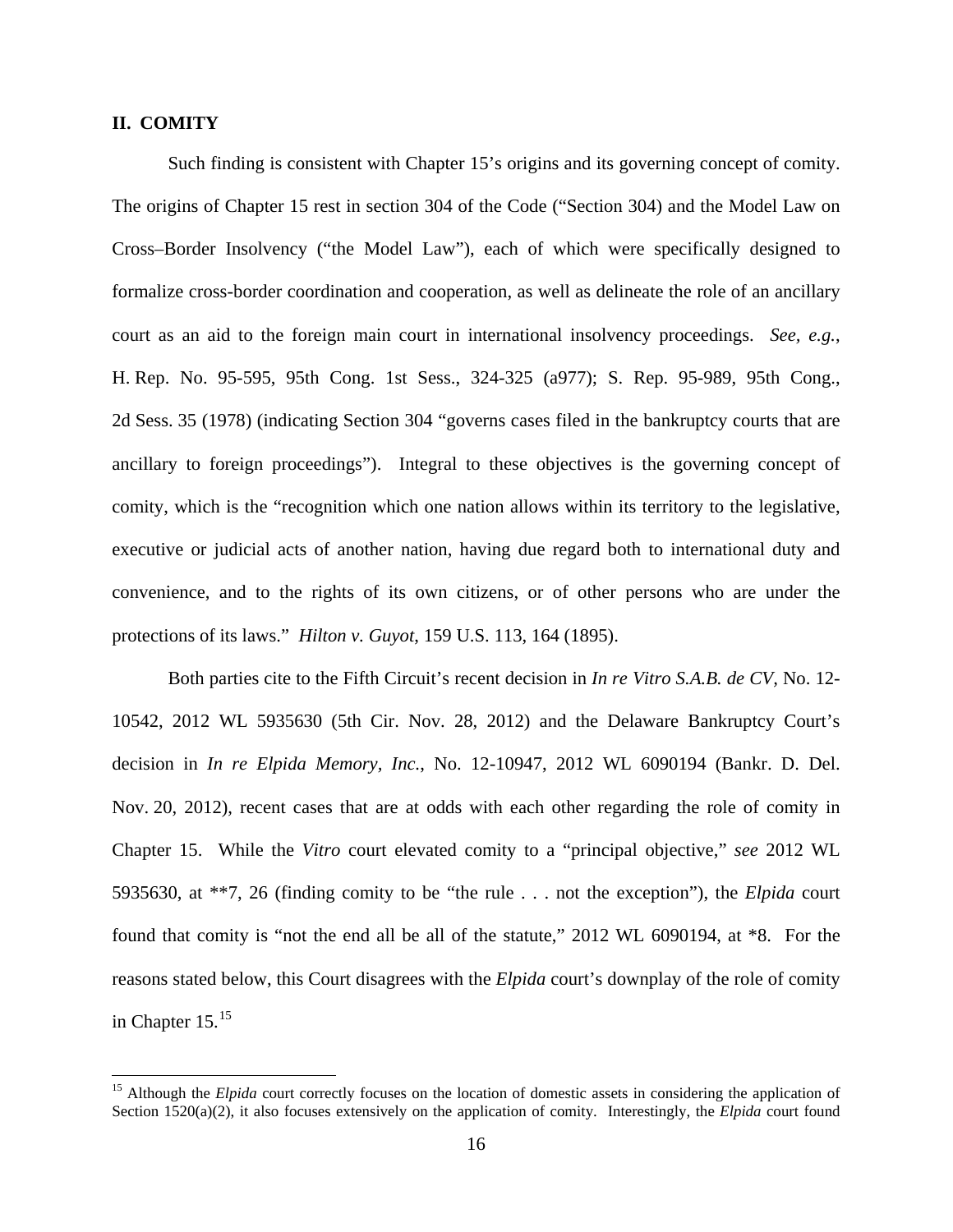The doctrine of comity predates the United States Bankruptcy Code, *see Hilton*, 159 U.S. at 164, and was placed as one of six factors to be considered in granting relief under former Section 304. *See* REORGANIZING FAILING BUSINESSES: A COMPREHENSIVE REVIEW AND ANALYSIS OF FINANCIAL RESTRUCTURING AND BUSINESS REORGANIZATION, VOL. II, American Bar Association, Business Law Section, 13-12 (2006) [hereinafter "Reorganizing Failing Businesses"]. It has become the primary consideration in the grant of relief analysis as observed by the United States Court of Appeals for the Second Circuit in *Bank of New York v. Treco (In re Treco)*:

[C]omity is the ultimate consideration in determining whether to provide relief under § 304. The purpose of the section is to provide a statutory mechanism through which United States courts may defer to and facilitate foreign insolvency proceedings.

240 F.3d 148, 156 (2d Cir. 2001); *see also* Reorganizing Failing Businesses, p. 13-12.

 The importance of comity has been codified in Chapter 15 to emphasize its primacy by inserting it in the preamble of section 1507(b) of the Code, rather than listing it as one of the source factors of displaced section 304(c) of the Code. *See Vitro*, 2012 WL 5935630, at \*26. The analog to section 1507 is article 7 of the Model Law ("Article 7"). The United States delegation to UNCITRAL (Working Group V), of which the undersigned was, and is, a member, was instrumental in inserting language of comity status elevation to Article 7 (section 1507(b) of the Code): "Therefore, in section 1507(b), comity is raised to the introductory language to make clear that it is the central concept to be addressed." *See* Burton R. Lifland, *Chapter 15 of the* 

support in its evaluation of the importance of comity by counting the number of times it appears in Chapter 15 (two). The relevance of that exercise is questionable in view of the substantial jurisprudence otherwise extant. The comity analysis notwithstanding, *Elpida* is on entirely different footing from the instant case in light of the existence of a Chapter 15 controlling order as part of the recognition order in that case. Specifically, due to concerns raised by U.S. creditors, the *Elpida* court modified the recognition order and explicitly prohibited the foreign representative from selling "Elpida's U.S. assets or interests without first . . . obtaining approval of [the U.S. Bankruptcy] court." *See In re Elpida Memory, Inc.*, Interim Order Modifying Order Recognizing Foreign Representatives and Foreign Main Proceeding, Case No. 12-10947 (Dkt. No. 138). Here, on the other hand, there was no such court order from either this Court or the BVI Court requiring this Court's approval of the sale of assets—all that exists, at most, is a similar but *gratuitous* approval requirement present in the Trade Confirmation.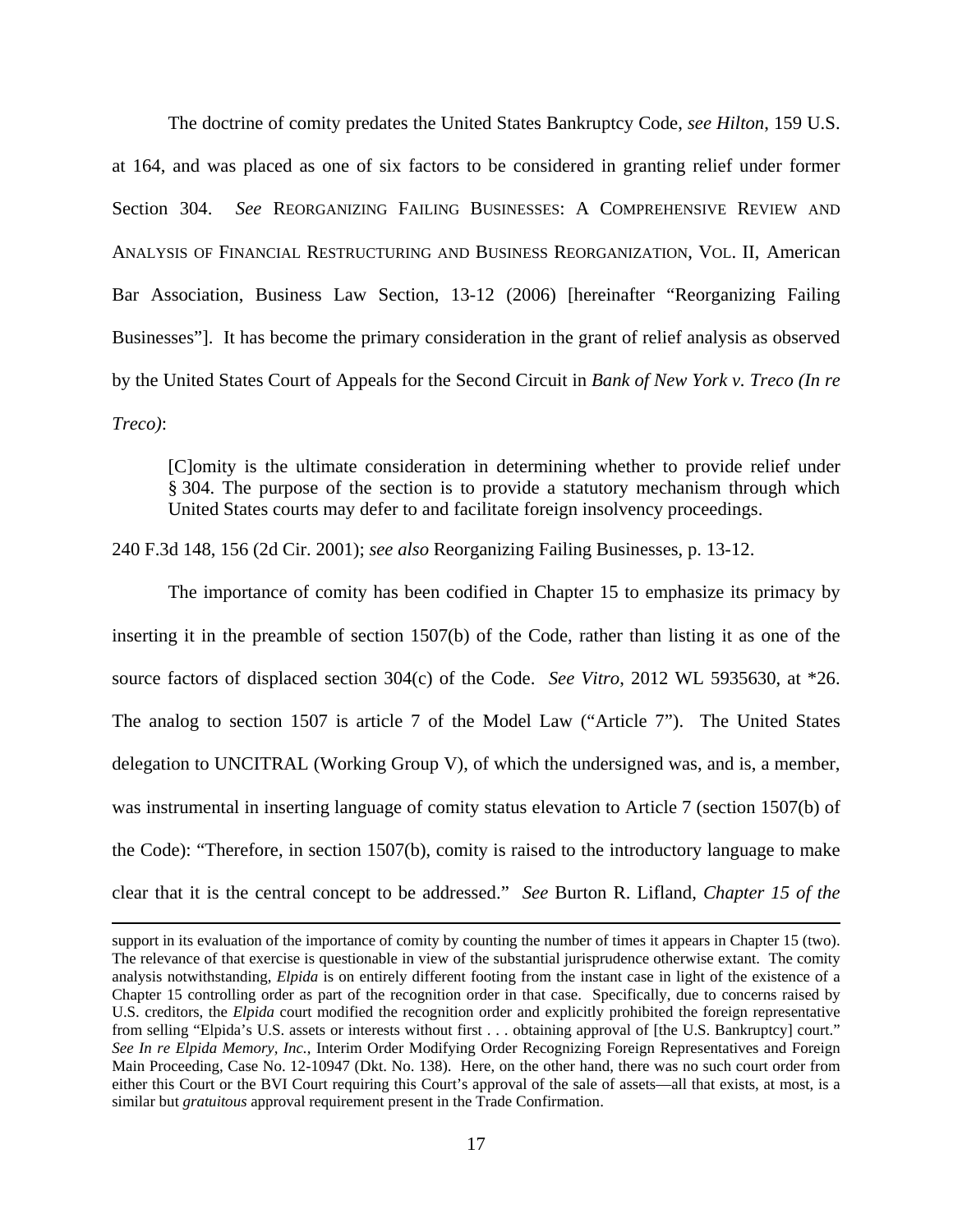*United States Bankruptcy Code: An Annotated Section-By-Section Analysis*, CROSS-BORDER INSOLVENCY AND CONFLICT OF JURISDICTIONS (Bruylant, 2007); *see also Suggested Modification to Ancillary Proceeding Statutes*, 4 AM. BANKR. INST. L. REV. 530 (1996) (same author).

Indeed, Chapter 15 emanates from and was designed around this central concept of comity, as evidenced by its primary purpose and deferential framework for international judicial cooperation. *See, e.g.*, 11 U.S.C. § 1501(a) (specifying Chapter 15's "most basic objective is to foster the orderly administration of cross-border restructurings"); 11 U.S.C. § 1504 (indicating that "any case commenced under Chapter 15 is 'ancillary' to a foreign proceeding pending elsewhere"); 11 U.S.C. § 1525 ("[T]he [ancillary] court shall cooperate to the *maximum extent possible* with a foreign court") (emphasis added); 11 U.S.C. § 1527 (stating cooperation "may be implemented *by any appropriate means*") (emphasis added); *see also In re JSC BTA Bank*, 434 B.R. 334, 342 (Bankr. S.D.N.Y. 2010) (emphasizing that ancillary cases are "meant to support, not supplant, a main proceeding in a foreign jurisdiction"). All in all, "Chapter 15 provides courts with broad, flexible rules to fashion relief appropriate for effectuating its objectives in accordance with comity." *Vitro*, 2012 WL 5935630, at \*16. In fashioning such relief, courts must "take into account the interests of the United States, the interests of the foreign state or states involved, and the mutual interests of the family of nations in just and efficiently functioning rules of international law." *Id.* (internal quotations omitted).

Considering the facts before the Court, as established above, it is clear not only that the SIPA Claim is located in the BVI, but also that the BVI Court has the paramount interest in the sale of the SIPA Claim. Moreover, this Court lacks a meaningful interest in the disposition of the SIPA Claim. Once this Court approved the Settlement between the Trustee and Fairfield Sentry and the claims allowance procedure order in the SIPA Liquidation, it relinquished its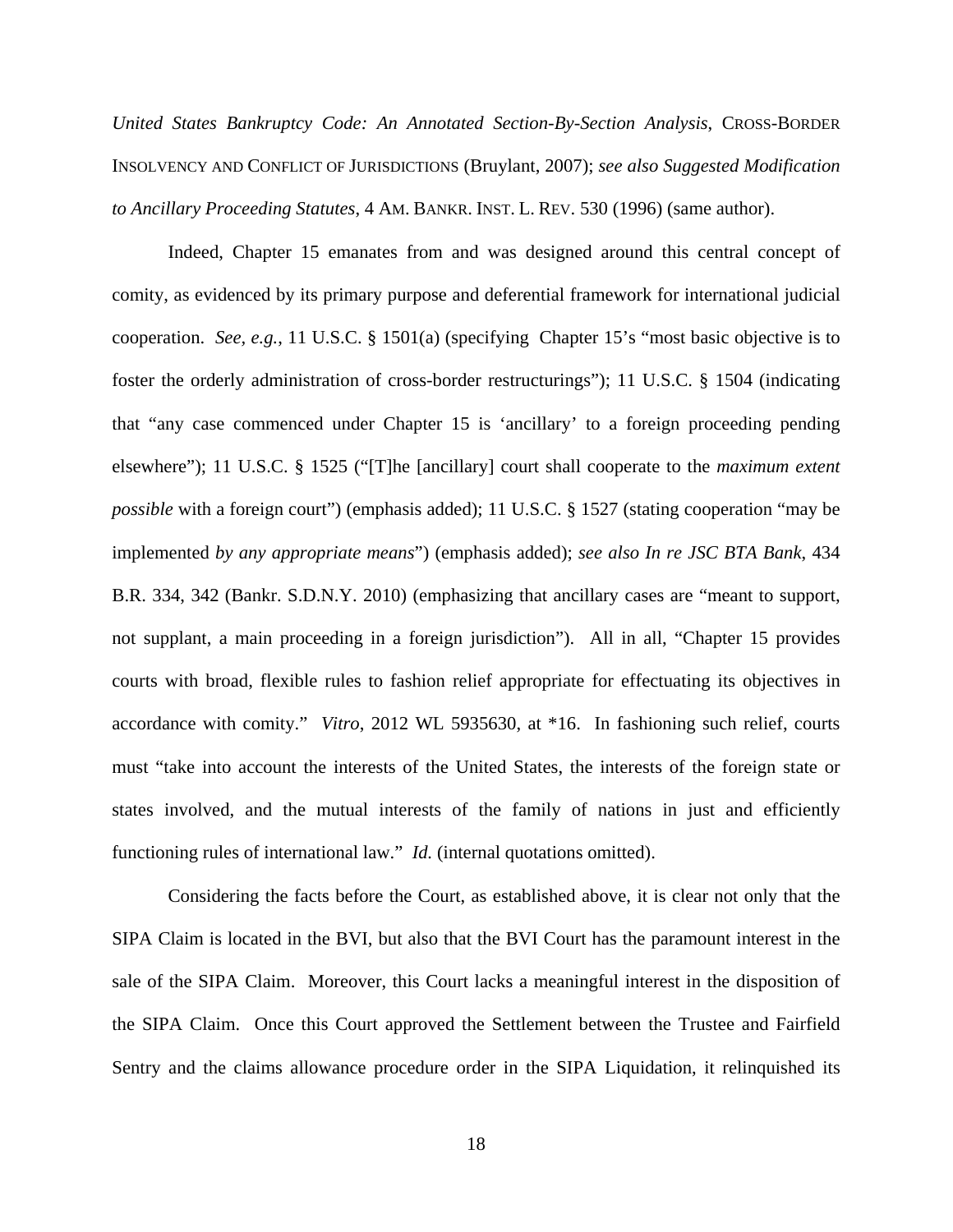stake in the adjudication of the Sale of the SIPA Claim, parking it squarely in the BVI Court. Even if requested to do so, this Court is not empowered to enjoin the BVI Liquidator from entering into a voluntary claim assignment or sale of the SIPA Claim in the BVI. In addition, there are no interests, such as liens or intellectual property, unique to any of the United States parties at issue, and United States creditors have limited interest in the SIPA Claim Sale. *See In re Fairfield Sentry*, 440 B.R. at 62 (indicating the Debtors "were established as vehicles for mainly non-U.S. persons and tax-exempt United States entities to invest with BLMIS"). Put another way, the transaction at issue is BVI-centric for purposes of this Court's review. Under such circumstances, comity dictates that this Court defer to the BVI Judgment.

Failing to grant such comity to the BVI Judgment under these circumstances "necessarily undermines the equitable and orderly distribution of a debtor's property by transforming a domestic court into a foreign appellate court where creditors are always afforded the proverbial 'second bite at the apple.'" *See SNP Boat Serv. Sa v. Hotel Le St. James*, No. 11-CIV-62671, 2012 WL 1355550, at \*9 (S.D. Fla. Aug. 27, 2012) (reversing bankruptcy court decision permitting discovery for the purpose of determining whether a judgment creditor's interests were sufficiently protected in a foreign proceeding). This Court, supervising an ancillary proceeding, declines to offend principles of international comity by second guessing the BVI Court's approval of the Sale when the United States' interests are so minimal. Chapter 15 was not designed to permit parties to mix and match multiple countries' laws, which would lead to "haphazard, erratic, or piecemeal" adjudication of the distribution of assets, *In re Atlas Shipping A/S*, 404 B.R. 726, 738 (Bankr. S.D.N.Y. 2009), as the administration and disbursement of *the same* assets would be handled by "different tribunals in different countries according to different laws," *see* Daniel M. Glosband, *et al*., THE AMERICAN BANKRUPTCY INSTITUTE GUIDE TO CROSS